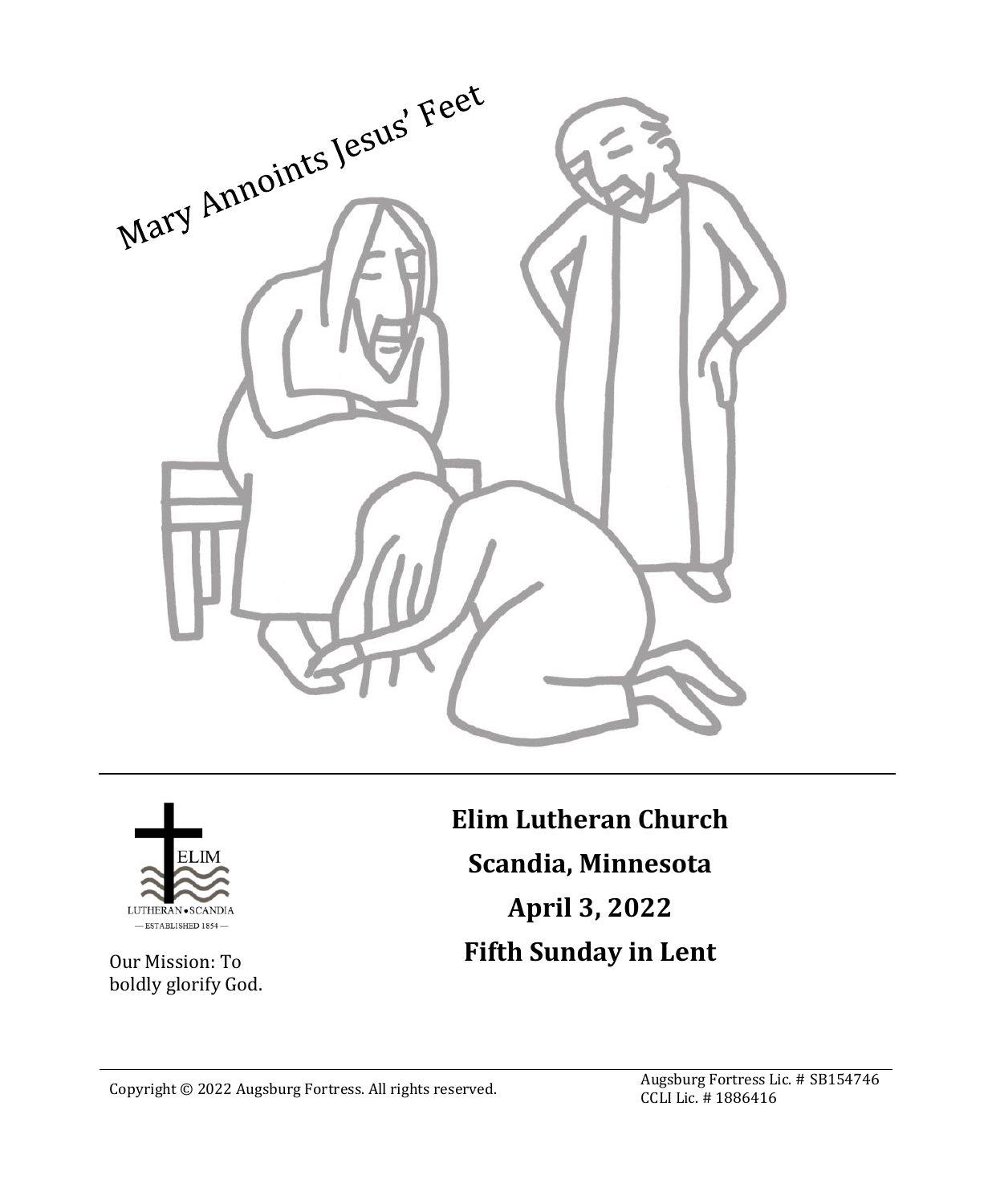**Introduction:** Our God makes all things new. In the first reading God promises it. In the gospel Mary anticipates it, anointing Jesus' feet with costly perfume in preparation for the day of his burial. In the second reading Paul recalls his transformation from the persecutor Saul into an apostle. In baptism, God's new person (you!) rises daily from the deadly mire of trespasses and sins.

### **Prelude**

#### **Welcome**

#### **Ringing of the Bells**

**Hymn:** *ELW 324 - In the Cross of Christ I Glory*

#### **Confession and Forgiveness**

In the name of God, who makes a way in the wilderness, walks with us, and guides us in our pilgrimage. **Amen**.

(Silence is kept for reflection.)

**Holy One, we confess that we have wandered far from you: we have not trusted your promises, we have ignored your prophets in our own day, we have squandered our inheritance of grace, we have failed to recognize you in our midst. Have mercy on us! Forgive us and turn us again to you. Teach us to follow in your ways, assure us again of your love, and help us to love our neighbor. Amen.**

Beloved in Christ, the Word draws near to you, and all who call out to God shall be saved. In Jesus, God comes to you again and again and gathers you under wings of love. In  $\pm$  Jesus' name, your sins are forgiven. God journeys with you and teaches you how to live in love. **Amen**.

## **Greeting**

The grace of our Lord Jesus Christ, the love of God, and the communion of the Holy Spirit be with you all. **And also with you.**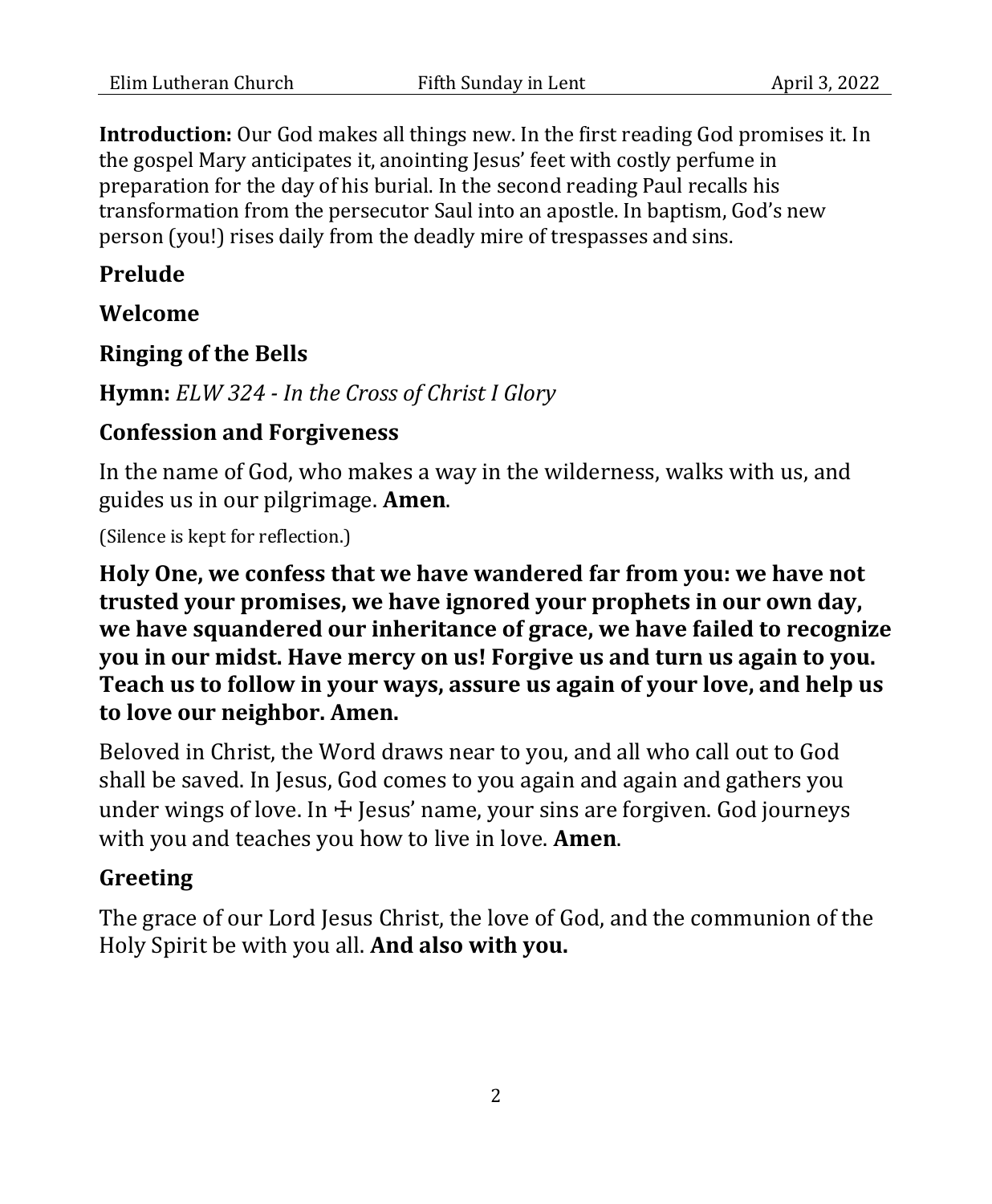### **Prayer of the Day**

**Creator God, you prepare a new way in the wilderness, and your grace waters our desert. Open our hearts to be transformed by the new thing you are doing, that our lives may proclaim the extravagance of your love given to all through your Son, Jesus Christ, our Savior and Lord, who lives and reigns with you and the Holy Spirit, one God, now and forever. Amen.**

**Reading:** Isaiah 43:16-21

**Special Music**: *Jesus Lover of My Soul* – words by Charles Wesley, Music by Simeon B. Marsh, Arr. by David Huntsinger

*Jesus, lover of my soul, let me to Thy bosom fly. While the nearer waters roll, while the tempest still is high. Hide me, O my Savior, hide, till the storm of life is past. Safe into the haven guide; O receive my soul at last.*

*Other refuge have I none; hangs my helpless soul on Thee. Leave, ah! Leave me not alone; still support and comfort me.*

### **Children's Time**

**Gospel:** John 12:1-8

**Sermon** 

**Hymn:** *ELW 685 - Take My Life, That I May Be, verses 1, 2, 5, & 6*

#### **Prayers of the People**

Petition Response: Merciful God, **receive our prayer.**

**Sharing of the Peace**

**Offering**

#### **Offering Prayer**

**Extravagant God, you have blessed us with the fullness of creation. Take and use what we offer here, come among us, and fill us with the spirit of Christ, in whose name we pray. Amen.**

**Communion - Words of Institution**

**Lord's Prayer**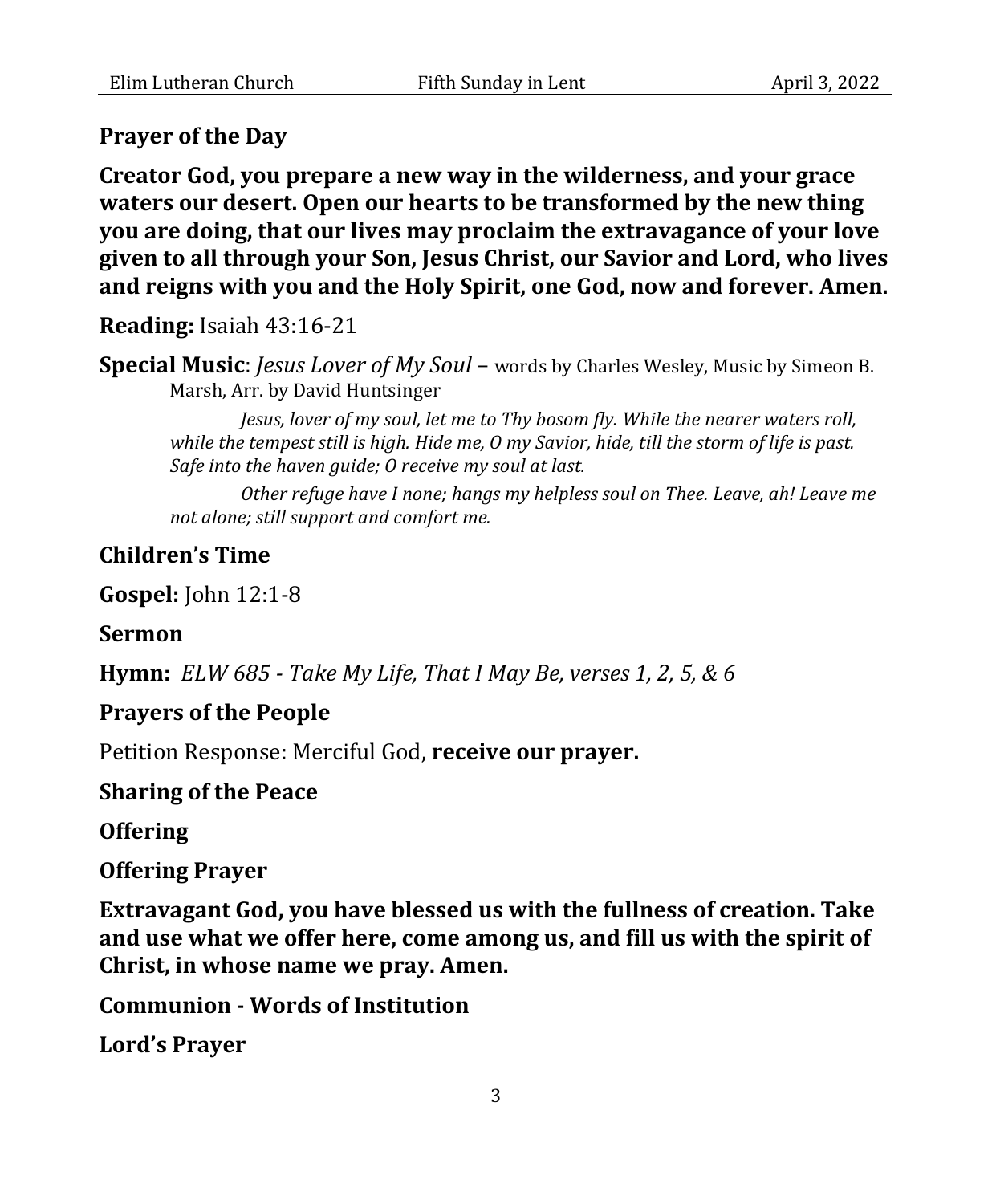# **Table Blessing/Prayer**

# **Blessing and Sending**

You are children of God, anointed with the oil of gladness and strengthened for the journey. Almighty God, motherly, majestic, and mighty,  $\pm$  bless you this day and always. **Amen**.

Go in peace. Jesus meets you on the way. **Thanks be to God.**

## **Postlude**

# **Coffee will be served following the 9:30 service.**

# **Worship Participants and Assistants**

Presiding Minister: Pastor Sarah Henrich Organist/Pianist: Brian Voss Reader: Lynne Moratzka Special Music: Elim Adult Choir; Janet Beckman, Director Greeter: Lynne Moratzka Ushers: Jay and Gloria Flattum Altar Guild: Nancy Walcker and Denise Zauner

# **Schedule for the Week**

| Today | 4/3  | 8:00 a.m. Communion Worship                                   |
|-------|------|---------------------------------------------------------------|
|       |      | 9:30 a.m. Communion Worship                                   |
|       |      | 9:50 a.m. Sunday School (age 3 through 6 <sup>th</sup> grade) |
| Mon.  | 4/4  | 9:30 a.m. Blanket Making                                      |
|       |      | $7:00$ p.m. $AA$                                              |
| Tue.  | 4/5  | 6:00 p.m. Women's Bible Study                                 |
| Wed.  | 4/6  | 11:00 a.m. Mid-Week Lenten Worship                            |
|       |      | 6:00 p.m. Bell Choir                                          |
|       |      | 6:30 p.m. Confirmation (Grades 7-9)                           |
|       |      | 7:00 p.m. Mid-Week Lenten Worship                             |
|       |      | 7:30 p.m. Adult Choir                                         |
| Sun.  | 4/10 | 8:00 a.m. Worship                                             |
|       |      | 9:30 a.m. Worship                                             |
|       |      | 9:50 a.m. Sunday School (age 3 through 6 <sup>th</sup> grade) |
|       |      |                                                               |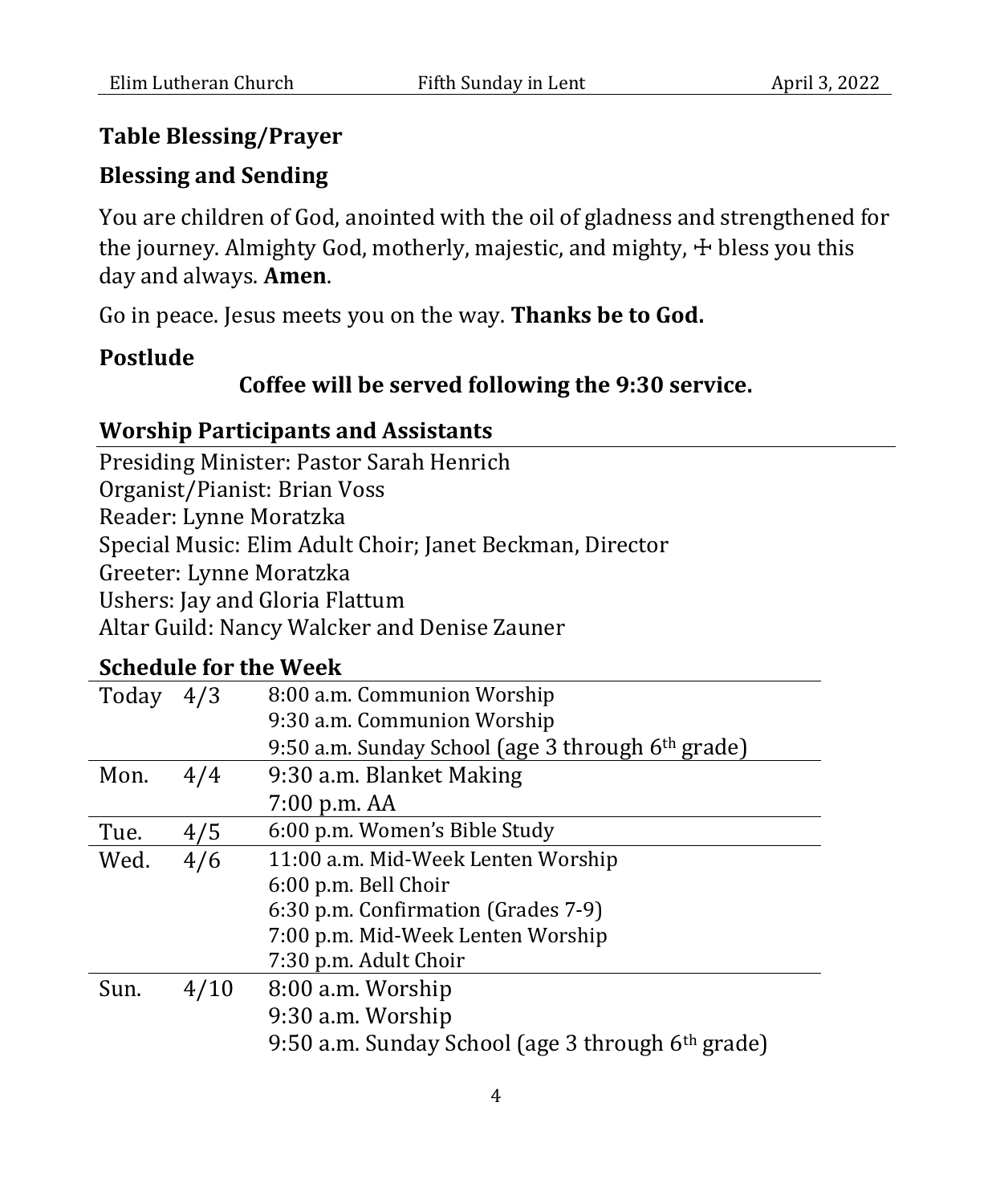Elim Lutheran Church Fifth Sunday in Lent April 3, 2022

| <b>Attendance for Wednesday - March 23</b> |                    |                   |  |  |  |
|--------------------------------------------|--------------------|-------------------|--|--|--|
| 11:00 a.m. $-7$                            | $7:00$ p.m. $-35$  | Online Views - 25 |  |  |  |
| <b>Attendance for Sunday - March 27</b>    |                    |                   |  |  |  |
| $8:00$ a.m. $-20$                          | $9:30$ a.m. $-101$ | Online Views - 45 |  |  |  |

Today we receive into membership William (Bill) Tellin. He has been attending worship with us for some time and hopes to become involved in other areas of our ministry. Please take a moment to welcome Bill as he joins us in our mission – To boldly glorify God!

*Prayers of sympathy and comfort to the family of Debbie Krentz* who passed away on Sunday, March 20. A Celebration of Life will be held here at Elim Lutheran Church on Saturday, April 16 at 2:00 p.m. with visitation an hour before. Burial will be at Elim Cemetery. Hebrews 13:14 reminds us: *For here we have no lasting city, but we are looking for the city that is to come.*

**Today coffee is being served by the Feed My Starving Children team.** Donations received will help support the Lakes Area Mobile Pack, scheduled for April 20-23, 2022.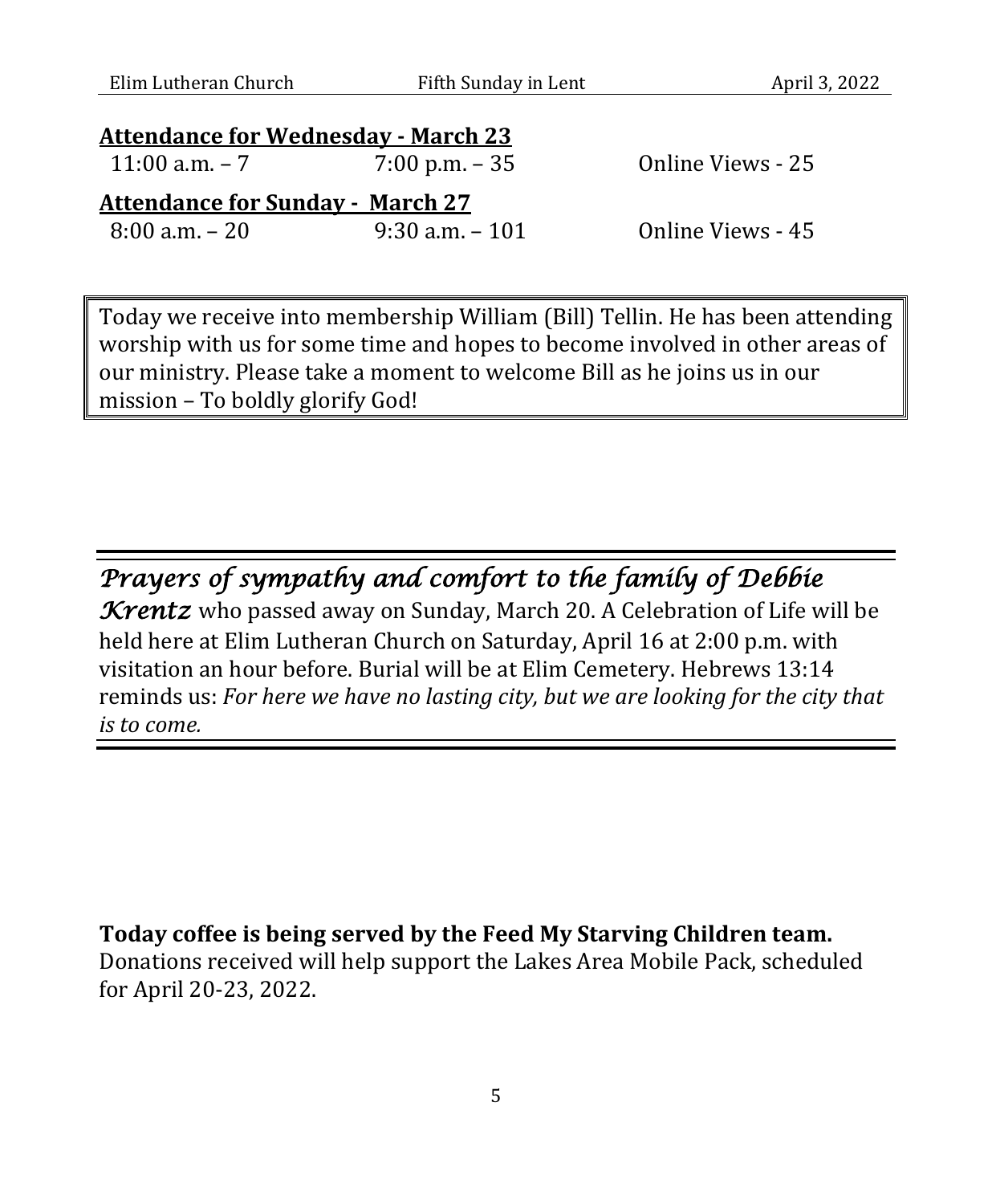# **Announcements**

| <b>Cemetery Update</b>                                                                                                                                                                                                                                                                                                                                                                                                                                                                                                                                                         | <b>Parsonage Open House</b>                                                                                                                                                                                                                                                                                                                                                                                                                                                                                                         |  |  |  |
|--------------------------------------------------------------------------------------------------------------------------------------------------------------------------------------------------------------------------------------------------------------------------------------------------------------------------------------------------------------------------------------------------------------------------------------------------------------------------------------------------------------------------------------------------------------------------------|-------------------------------------------------------------------------------------------------------------------------------------------------------------------------------------------------------------------------------------------------------------------------------------------------------------------------------------------------------------------------------------------------------------------------------------------------------------------------------------------------------------------------------------|--|--|--|
| As we approach Easter, the Cemetery<br>Committee is asking families to<br>remove any wreaths and Christmas<br>decorations from the cemeteries.<br>You may place them in or near the<br>waste containers in either of the<br>cemeteries. We will do a general<br>clean-up of any remaining items<br>during Holy Week.                                                                                                                                                                                                                                                           | Elim has been working on upgrades<br>to our parsonage for months. Almost<br>finished, an Open House is planned<br>to allow all of our congregation and<br>the greater community to admire the<br>beauty of early 1900's construction.<br>So, mark your calendar for: Sunday,<br>May 1, after church, during the<br>Fellowship time.                                                                                                                                                                                                 |  |  |  |
| Thanks, Elim's Cemetery Committee                                                                                                                                                                                                                                                                                                                                                                                                                                                                                                                                              | More information will be provided<br>as planning progresses.                                                                                                                                                                                                                                                                                                                                                                                                                                                                        |  |  |  |
| Continual Prayer                                                                                                                                                                                                                                                                                                                                                                                                                                                                                                                                                               | As we anticipate the approach of Easter,<br>prayers of gratefulness, hope, and needs<br>become part of our Lenten season. This year<br>we wish to join in continual prayers from the<br>last service on Good Friday (approximately<br>8:00 p.m. on April 15) to the first Service on<br>Easter (approximately 7:30 a.m. on April 17).<br>There will be two hour blocks of time for<br>individuals to speak with God. Please join us<br>by signing up on sheet across from the office<br>or call Joan in the office at 651-433-2723. |  |  |  |
| Unexpected Company Chorale, a local community chorale, is hosting a<br>combined choral festival titled "Sing!" on Saturday, April 9th, 3:00 p.m.<br>at the Lent Township Hall located at 33155 Hemingway Avenue in Stacy.<br>Chorales from Forest Lake High School and Rush City High School will be<br>performing along with UCC. This is a *FREE* event sponsored by the East<br>Central Regional Arts Council. You are cordially welcomed by Elim organist,<br>Brian Voss, who will be accompanying the chorale on the grand piano. We<br>look forward to seeing you there! |                                                                                                                                                                                                                                                                                                                                                                                                                                                                                                                                     |  |  |  |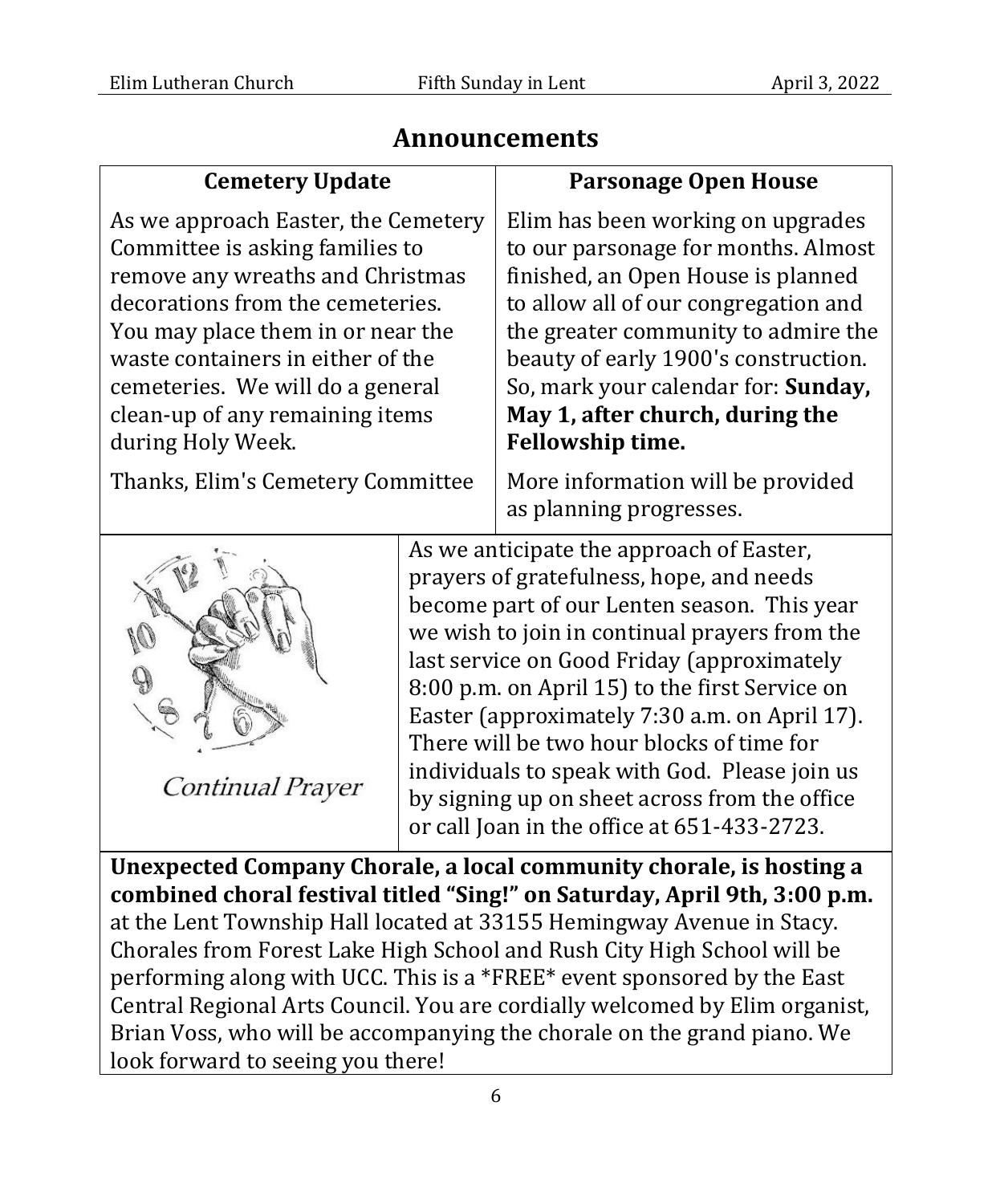| <b>Worship Schedule for Holy Week and Easter</b> |                              |  |  |  |
|--------------------------------------------------|------------------------------|--|--|--|
| Palm Sunday - April 10                           | 8:00 a.m. Worship            |  |  |  |
|                                                  | 9:30 a.m. Worship            |  |  |  |
| Maundy Thursday - April 14                       | 11:00 a.m. Communion service |  |  |  |
|                                                  | 7:00 p.m. Communion service  |  |  |  |
|                                                  | 11:00 a.m. Service           |  |  |  |
| Good Friday - April 15                           | 7:00 p.m. Tenebrae Service   |  |  |  |
|                                                  | 8:00 a.m. Communion Worship  |  |  |  |
| <b>Easter Sunday - April 17</b>                  | 9:30 a.m. Communion Worship  |  |  |  |

### **Bible Study Resumes After Easter**

Along with the wonderful women's Bible Study on Tuesday evening, starting in the week after Easter, we'll again be offering our Tuesday morning (9:30) Zoom Bible Study and bible study between the 8:00 and the 9:30 service. Everyone and anyone is welcome! See the chart below if you want to read the passage ahead of time. We will always be working on a text that will come up in church the next week. **NO PREP REQUIRED!**

| <b>Dates</b>                       | <b>Text</b>  |
|------------------------------------|--------------|
| Sunday April 24 & Tuesday April 26 | Acts 9:1-20  |
| Sunday May 1 & Tuesday May 3       | Acts 9:36-43 |
| Sunday May 8 & Tuesday May 10      | Acts 11:1-8  |
| Sunday May 15 & Tuesday May 17     | Acts 16:9-15 |
| Sunday May 22 & Tuesday May 24     | Acts 1:1-11  |
| Sunday May 29 & Tuesday May 31     | Acts 2:1-21  |

#### **Planting Hope Campaign**

During Lent (March 2 – April 15), you are invited to offer financial support to the St. Paul Area Synod Planting Hope Campaign. We'll provide a **green flower pot** at both services to receive your gifts. You can also send them directly to the church office. Checks should be made payable to *Elim Lutheran Church*. Include *Planting Hope* in the memo.